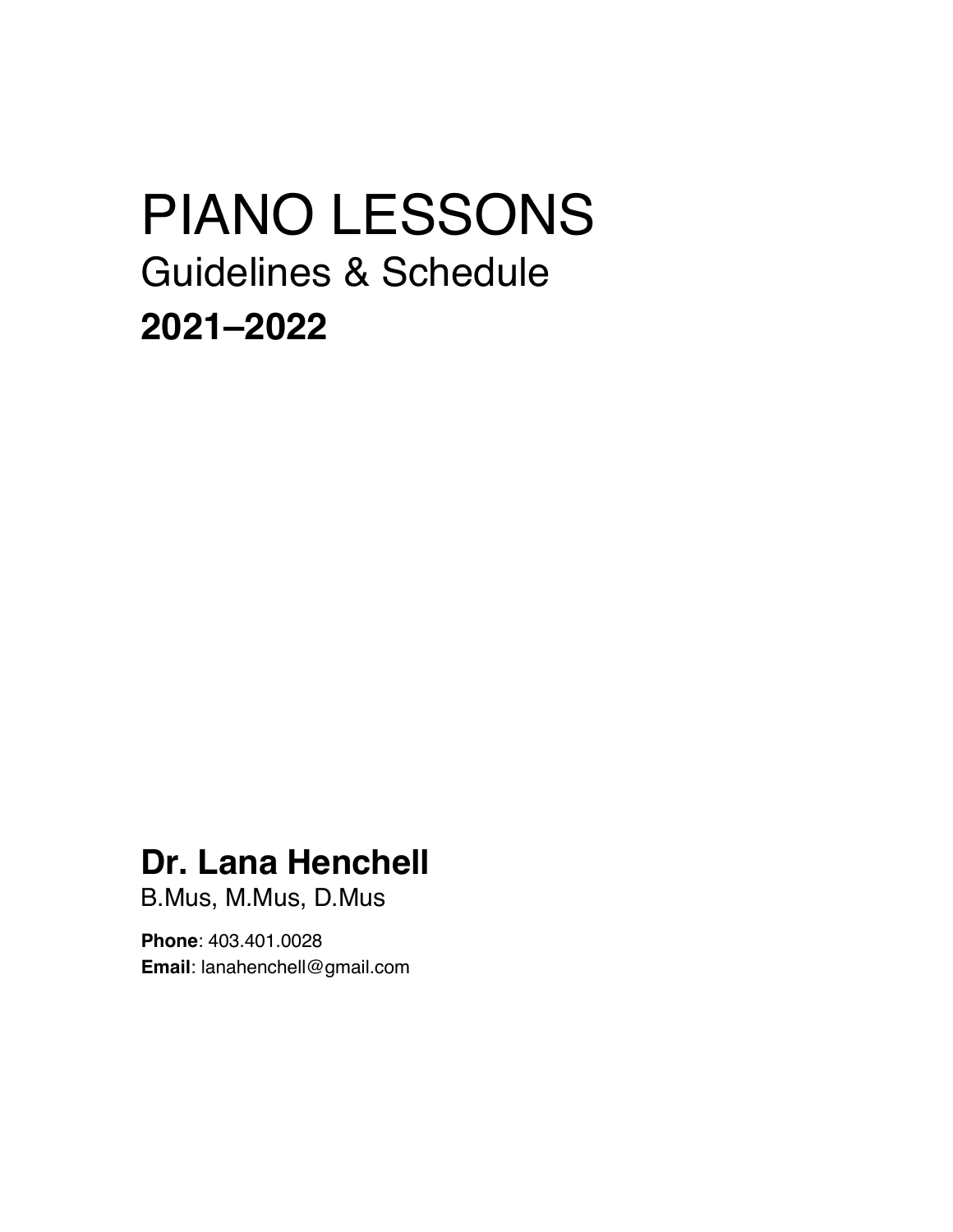### **FEES & PAYMENT**

### **FEES**

Please contact for current rates.

### **PAYMENT OPTIONS**

#### **Option 1—Monthly**

- 11 equal payments
	- 1. Postdated checks—dated for the 1st of each month (September 2021 to July 2022)
	- 2. Postdated e-transfers—dated for the 1st of each month (September 2021 to July 2022).

#### **Option 2—Semester**

2 equal payments

- 1. Postdated checks—due on September 1, 2021 and February 1, 2022
- 2. Postdated e-transfers—due on September 1, 2021 and February 1, 2022.

### **SCHEDULE**

There will be 35 lessons given from September 2021 to July 2022:

- 33 lessons from September 2021 to June 2022
- 2 lessons in July 2022

I will keep a tally of lessons and ensure that each student receives a total of 35 lessons total. This will be sent to you near the end of the year for final review.

One can choose to opt out of summer lessons, but 11 payments are still required (including a separate payment for July). Please consult with me prior to Aug. 31, 2021 to make this request.

Extra lessons are "pay as you come" and will be invoiced separately.

Receipts for lessons may be requested at any time.

#### **PLEASE SEE CALENDAR BELOW for IMPORTANT DATES**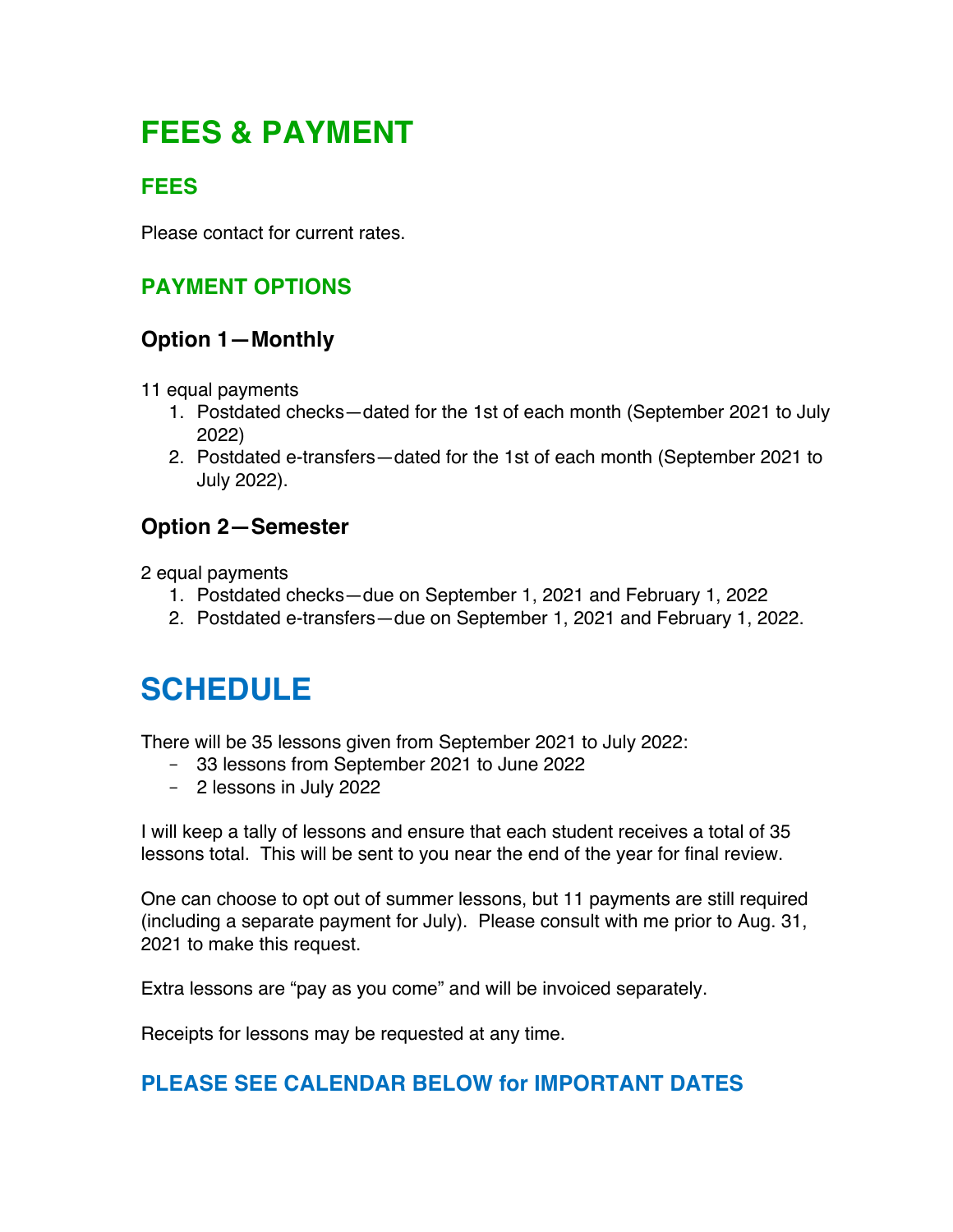## **STUDIO POLICIES**

#### **STUDIO ETIQUETTE**

All students must use hand sanitizer upon entering and leaving the house or studio. Proper attention must be given to coughs and sneezes, using the elbow or tissues. Tissues and sanitizer will be provided. Masks are to be used at your own discretion.

If there are any signs of illness, the student must not attend their lesson in person.

When you arrive for your lesson:

**Home Studio:** knock at your lesson time, come in and wait in the hallway until I call you to come in to the studio.

**UofC:** knock at your lesson time and then wait outside the studio until I come to get you.

Generally, there will only be one person allowed inside the studio at a time. This policy may be updated later.

\*Please note that these policies may change according to provincial regulations at the time.

#### **CANCELLATIONS & MAKE-UP LESSONS**

Each student will be allowed ONE flex day/semester to be used at their discretion. A minimum of 24 hours' notice must be given. If the flex day is not used, lessons will end one week earlier in the semester. (Semester 1 ends Jan. 31, 2022; Semester 2 ends June 30, 2022).

There will be no make-up lessons.

If a lesson must be missed due to illness or bad driving weather, there are two options:

- 1. We will conduct the lesson online.
- 2. The student can submit a recording, which I will assess with written notes, to be sent electronically.

If you must miss a lesson due to another reason, there is one option:

1. Swap with another student. Please let me know if you'd like to be added to the swap list.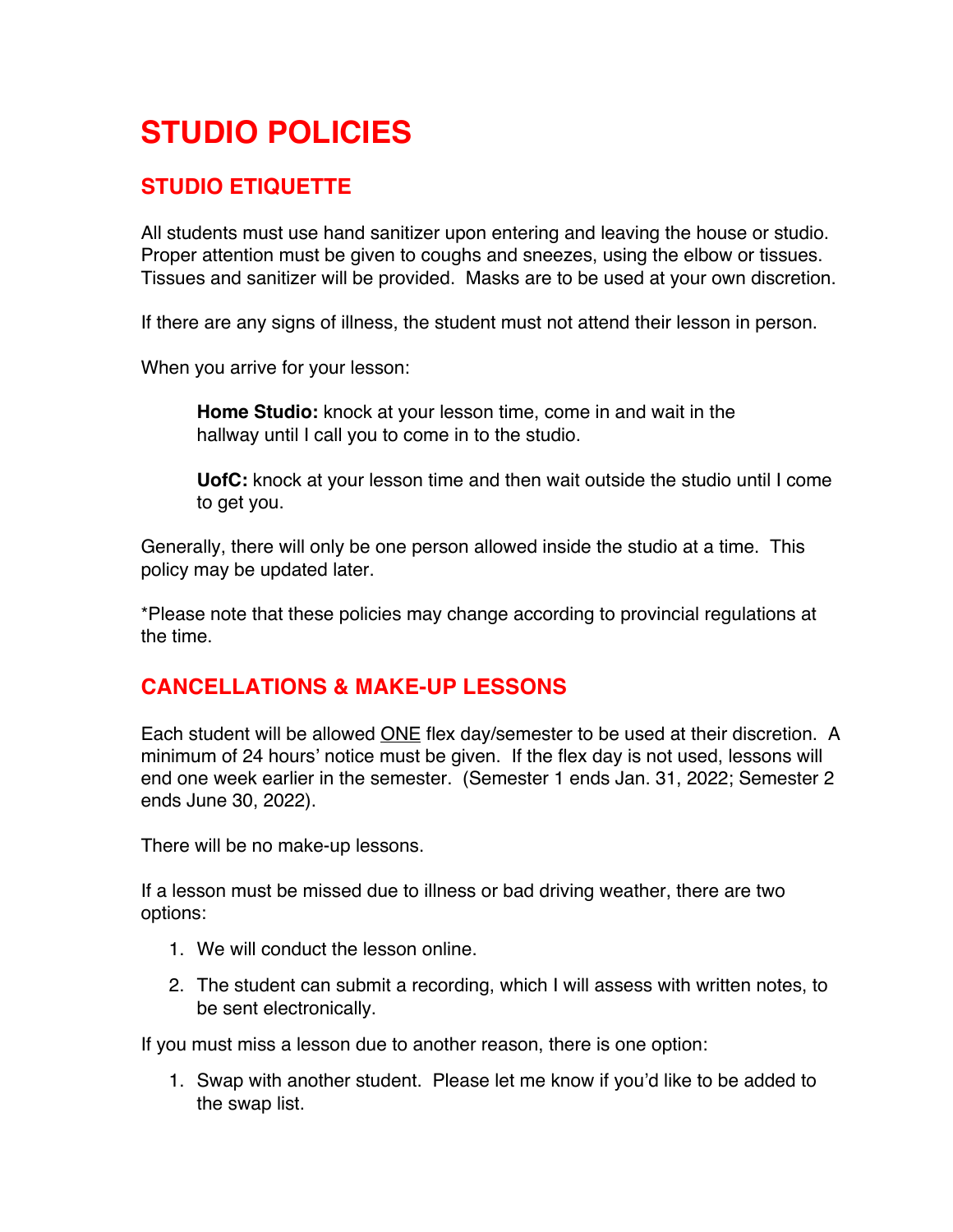#### **WITHDRAWING FROM LESSONS**

Lessons are an 11-month commitment (September 2021 to July 2022), similar to activities such as swimming, art or soccer. Four weeks **written** notice is required to withdraw from lessons and will require a cancellation fee equivalent to one month of lessons. This fee is retained for the duration of the four-week notice period regardless of whether or not lessons are taken.

### **MASTERCLASSES - TBA**

I hope to have several masterclasses throughout the year, with days and times TBA. These may be online, using ZOOM. Further details will be provided.

There will be a **separate fee of \$25** for each masterclass (per student).

Attendance at these group classes is highly encouraged. Group classes are a wonderful opportunity to gain performing experience and to acquire valuable communication skills. They also help to promote knowledge of repertoire and style, and give students the chance to share what they're learned throughout the year. Classes will last 2 to 3 hours. Memorization and a short introduction about the piece(s) played are expected for all performances.

### **RECITALS - TBA**

Ordinarily, I hold three recitals throughout the year. I will keep you informed.

### **REGISTRATION**

Please fill out the Registration & Agreement Form to register for lessons **no later than Aug. 31, 2021.**